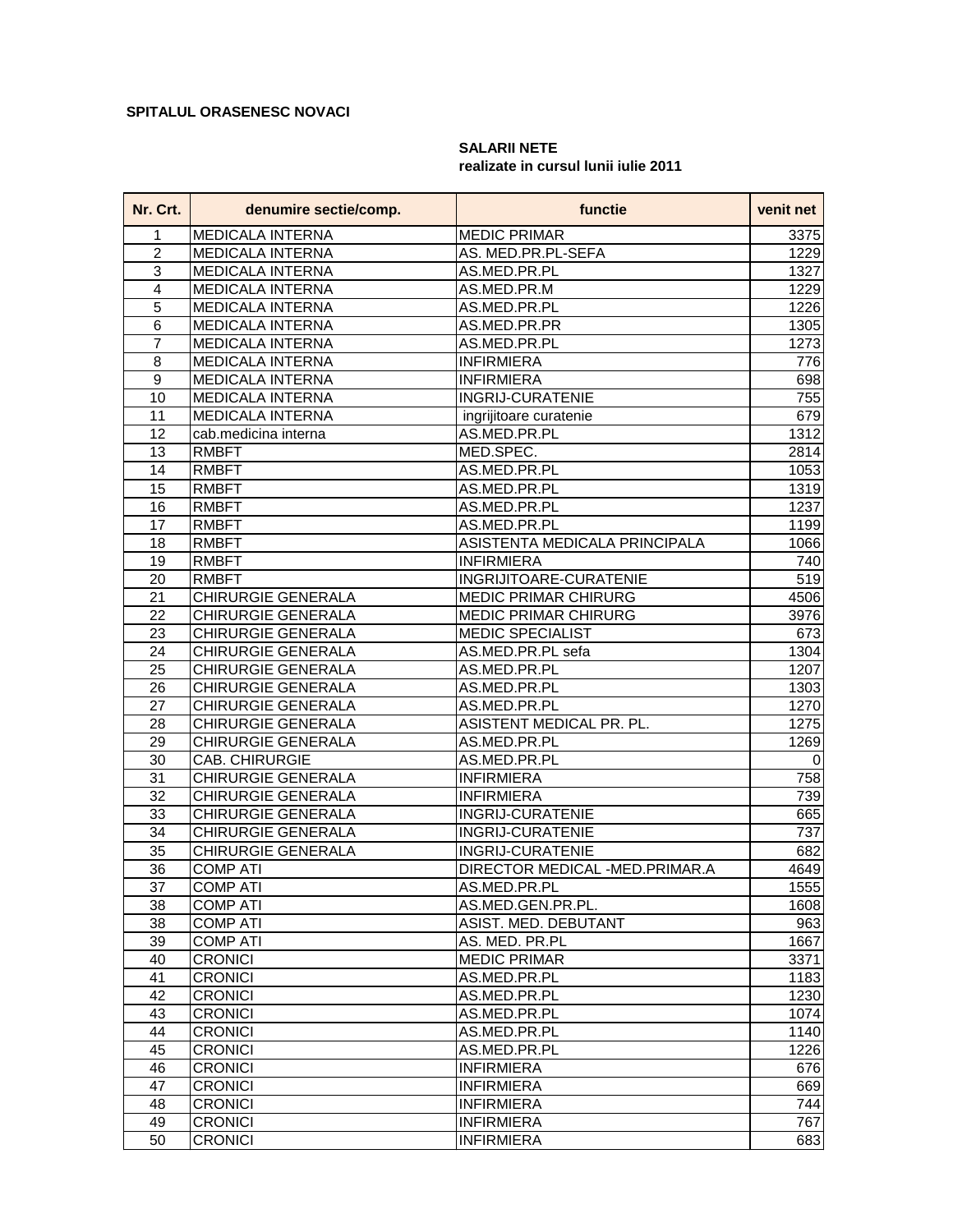| Nr. Crt. | denumire sectie/comp. | functie                    | venit net        |
|----------|-----------------------|----------------------------|------------------|
| 51       | <b>CRONICI</b>        | <b>INGRIJ-CURATENIE</b>    | 740              |
| 52       | OBSTR. GINECOLOGIE    | <b>MEDIC PRIMAR O-G</b>    | 1562             |
| 52       | OBSTR. GINECOLOGIE    | <b>MEDIC SPECIALIST OG</b> | 1609             |
| 53       | OBSTR. GINECOLOGIE    | MEDIC SPECIALIST OG        | 1779             |
| 54       | OBSTR. GINECOLOGIE    | AS.MED.PR.PL.              | 1219             |
| 55       | OBSTR. GINECOLOGIE    | AS.MED.PR.PL               | 1452             |
| 56       | OBSTR. GINECOLOGIE    | <b>ASISTENT MEDICAL</b>    | 1128             |
| 57       | OBSTR. GINECOLOGIE    | <b>ASISTENT MEDICAL</b>    | 1005             |
| 58       | OBSTR. GINECOLOGIE    | <b>ASISTENTA MEDICALA</b>  | 870              |
| 59       | CAB.GINECOLOGIE       | ASIST.MED.PL               | 1072             |
| 60       | OBSTR. GINECOLOGIE    | <b>INFIRMIERA</b>          | 776              |
| 61       | OBSTR. GINECOLOGIE    | <b>INFIRMIERA</b>          | 704              |
| 62       | OBSTR. GINECOLOGIE    | INGRIJITOARE-CURATENIE     | 755              |
| 63       | OBSTR. GINECOLOGIE    | <b>INGRIJ-CURATENIE</b>    | 719              |
| 63       | <b>NEONATOLOGIE</b>   | AS.MED.PR.PL               | 1120             |
| 64       | <b>PEDIATRIE</b>      | MED.PRIM.                  | 2932             |
| 65       | <b>PEDIATRIE</b>      | <b>MEDIC PRIMAR</b>        | 3251             |
| 66       | <b>PEDIATRIE</b>      | AS.MED.PR.PL.sefa sectie   | 1445             |
| 67       | <b>PEDIATRIE</b>      | AS.MED.PR.PL               | 1355             |
| 68       | <b>PEDIATRIE</b>      | AS.MED.PR.PL               | 1209             |
| 69       | <b>PEDIATRIE</b>      | AS.MED.PR.PL               | 1243             |
| 70       | <b>PEDIATRIE</b>      | AS.MED.PR.PL               | 1182             |
| 71       | <b>CAB. PEDIATRIE</b> | <b>ASISTENT MEDICAL</b>    | 918              |
| 72       | <b>PEDIATRIE</b>      | <b>INGRIJ-CURATENIE</b>    | 755              |
| 73       | <b>PEDIATRIE</b>      | <b>INFIRMIERA</b>          | 647              |
| 74       | <b>PEDIATRIE</b>      | <b>INFIRMIERA</b>          | 772              |
| 75       | <b>PEDIATRIE</b>      | <b>INGRIJ-CURATENIE</b>    | $\overline{771}$ |
| 76       | LAB. ANALIZE MED      | <b>MEDIC SPEC</b>          | 1635             |
| 77       | LAB. ANALIZE MED      | <b>CHIMIST.PR</b>          | 1536             |
| 78       | LAB. ANALIZE MED      | AS.MED.PR.PL               | 1143             |
| 79       | LAB. ANALIZE MED      | AS.MED.PR.PL               | 1085             |
| 80       | LAB. ANALIZE MED      | AS.MED.PR.PL               | 1110             |
| 81       | LAB. ANALIZE MED      | AS.MED.PR.PL               | 1194             |
| 82       | <b>RADIOLOGIE</b>     | MEDIC PRIMAR RADIOLOGIE    | 930              |
| 83       | <b>RADIOLOGIE</b>     | AS.MED.PR.PL               | 1053             |
| 84       | <b>CPU</b>            | medic specialist           | 1740             |
| 85       | <b>CPU</b>            | AS.MED.PR.PL               | 1731             |
| 86       | <b>CPU</b>            | AS.MED.PR.PL               | 1509             |
| 87       | CPU                   | AS.MED.PR.PL.              | 1493             |
| 88       | CPU                   | AS.MED.PR.PL               | 1473             |
| 89       | CPU                   | ASISTENT MEDICAL PRINCIPAL | 1344             |
| 90       | <b>CPU</b>            | ASISTENT MED. DEB.         | 805              |
| 91       | <b>CPU</b>            | ASISTENT MED DEB.          | 802              |
| 92       | <b>STATISTICA</b>     | STATISTICIAN.MED.PR        | 0                |
| 93       | <b>STERILIZARE</b>    | ASISITENT MEDICAL PR PL    | 1250             |
| 94       | <b>STERILIZARE</b>    | AS.MED.PR.PL               | 1172             |
| 95       | <b>STERILIZARE</b>    | AS.MED.PR.PL               | 1230             |
| 96       | <b>BLOC ALIMENTAR</b> | AS.MED.PR.PL               | 976              |
| 97       | <b>BLOC ALIMENTAR</b> | AS.MED.PR.PL               | 1047             |
| 98       | <b>BLOC ALIMENTAR</b> | <b>BUCATAR munc.III</b>    | 850              |
| 99       | <b>BLOC ALIMENTAR</b> | <b>MUNCITOR III</b>        | 894              |
| 100      | <b>BLOC ALIMENTAR</b> | <b>MUNCITOR III</b>        | 870              |
| 101      | <b>BLOC ALIMENTAR</b> | <b>MUNCITOR III</b>        | 849              |
| 102      | <b>SPALATORIE</b>     | SPALATOREASA-GEST          | 670              |
| 103      | <b>SPALATORIE</b>     | <b>SPALATOREASA</b>        | 633              |
| 104      | <b>MUNCITORI</b>      | <b>LENJEREASA</b>          | 719              |
| 105      | <b>CONTABILITATE</b>  | <b>MANAGER</b>             | 4226             |